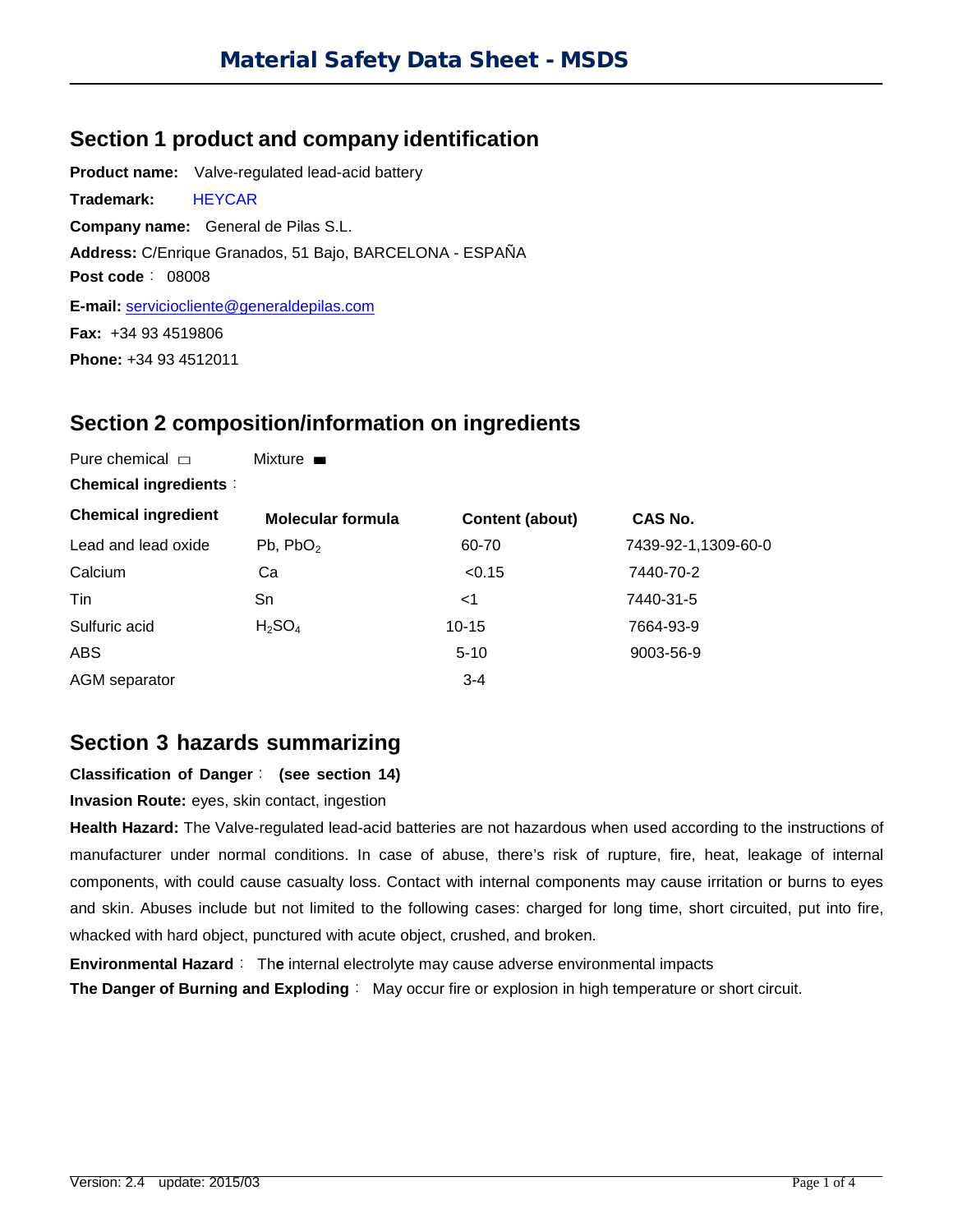# **Section 4 first-aid measures**

**The valve-regulated lead-acid batteries are not hazardous with eye and skin contact under normal circumstance. In case of internal hazardous substance leaking, following measures should be taken if body parts contact with these substance:**

#### **AFTER SKIN CONTACT:**

In case of contact, immediately wash skin with soap and copious amounts of water.

#### **AFTER EYE CONTACT:**

In case of contact, flush eyes with clean water for 15 minutes while lifting eyelids.Get prompt medical attention.

#### **AFTER INHALATION:**

If inhaled, remove to fresh air. If not breathing give artificial respiration. If breathing is difficult, give oxygen.

#### **AFTER INGESTION:**

If swallowed, wash out mouth with water provided person is conscious. Call a physician.

### **Section 5 fire-fighting measures**

**Characteristics of Hazard** : Toxic fumes; gases or vapors may evolve on burning.

**Hazardous Combustion Products**: **CO**, **CO2, acid, hydrogen and oxygen gas**

**Fire-extinguishing Methods and Extinguishing Media**: Carbon dioxide, dry chemical powder, or appropriate foam **Attention in Fire-extinguishing**: The Firemen should put on antigas masks and full fire-fighting suits.

### **Section 6 accidental release measures**

When leakage of batteries happens, liquid could be absorbed with sands, earth, or other inert substance, and the contaminated area should be ventilated meantime. Damaged batteries that are not hot or burning should be placed in a sealed plastic bag or container.

# **Section 7 handling and storage**

**Handling:** don't handling the batteries in manner that allows terminals to short circuit

**Storage:** Store and used far away from heat, sparks, open flame, or other heat ignition sources, and under room temperature(<30℃) in ventilating and dehumidifying environments

### **Section 8 exposure controls/personal protection**

**Maximum Allowable Concentration:** No Standard available

**Engineering Controls:** no engineering controls are required for handling batteries that have not been damaged. Personal protective equipments for damaged batteries should include chemical resistant gloves and safety glasses.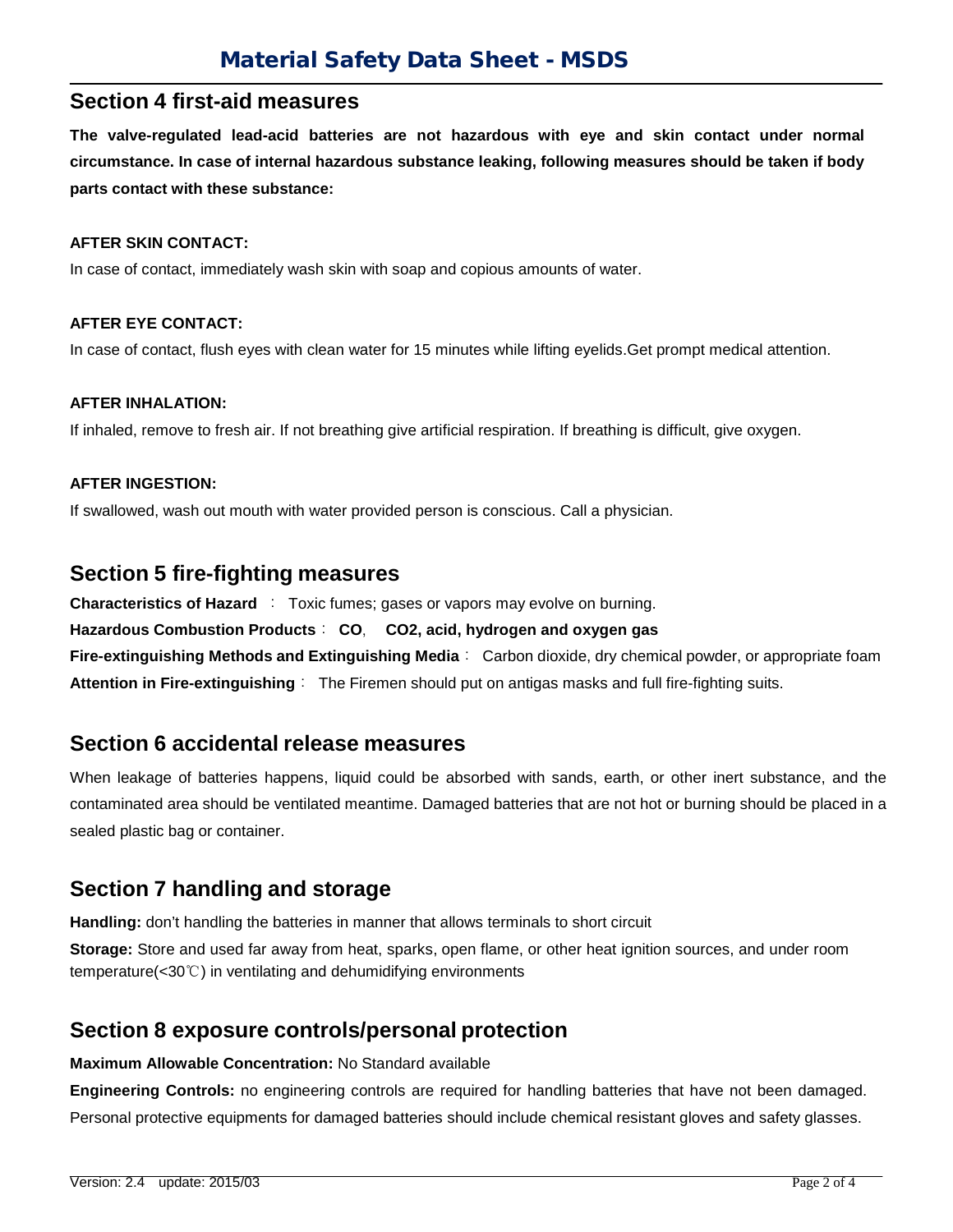# **Section 9 Physical and Chemical Properties**

**Not applicable**

# **Section 10 stability and reactivity**

**Stability** : Stable under normal temperatures and pressures. **Incompatibility** : oxidizing agents **Conditions to Avoid**: Heat and open flame, short circuit, and water **Hazardous polymerization**: Will not occur **Decomposition Products**: **CO**, **CO2 , acid, hydrogen and oxygen gas**

# **Section 11 toxicological information**

This product does not elicit toxicological properties during routine handling and use.

# **Section 12 ecological information**

**Ecological toxicity**:**N/A Biodegradability**: **N/A Non-biodegradability**:**N/A** Other hazardous: The internal electrolyte may cause adverse environmental impacts

# **Section 13 disposal**

**Waste Treatment**: Recycle or dispose of in accordance with government, state & local regulations. **Attention for Waste Treatment**: Deserted batteries couldn't be treated as ordinary trash. Couldn't be thrown into fire or placed in high temperature. Couldn't be dissected, pierced, crushed or treated similarly. Best way is recycling.

## **Section 14 transport information**

UN NO. N/A **Proper shipping name:** N/A **Packing group**: N/A